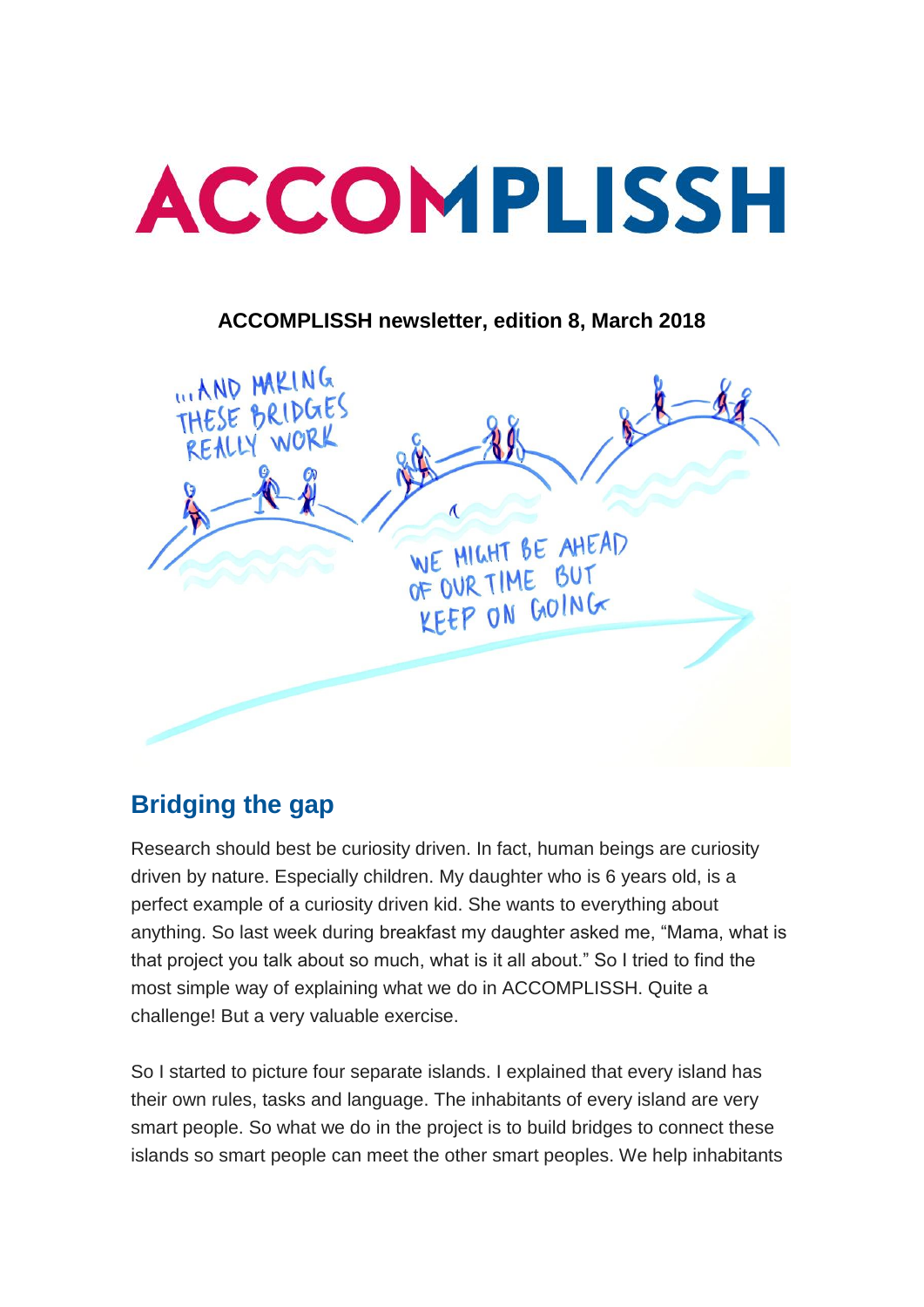of the different islands to better understand each other's rules and tasks. And to learn each other's language. So that together they can create new things or solve complex puzzles. We call that co-creation. She smiled and was satisfied with the answer and finished her milk.

I realised this is only half of the story. Since we specifically work on creating impact from scientific knowledge on policy making, industrial missions and societal challenges. And at the same time creating an impact on science itself, by opening up the research design phase to already work with possible endusers: to enhance impact and in some cases to improve research questions. Furthermore, I experienced once more that when explaining the work of ACCOMPLISSH, one needs to adapt the story to its audience. The project has been running for two years now, and still it is very hard to avoid using academic speak an rhetoric only. If we want to cross the bridge we need to adapt.

This is in fact the biggest challenge in the final year of the project. To translate project results into tangible results for a wider audience in order to set into motion new ways of thinking and working. We all need to step on that bridge and walk to the other side. The bridges are the pathways towards creating impact. Explore new worlds, make new connections and make better use of everyone's knowledge. In doing so creating a safe environment for a new ecosystem where universities, governments, industry partners and societal organisations collaborate in an equal setting. Moving from collaboration towards co-creation. And gain new insights for complex challenges that are of benefit to all stakeholders.

#### **Sharon Smit**

*Coordinator ACCOMPLISSH and Director Sustainable Society, University of Groningen (the Netherlands)*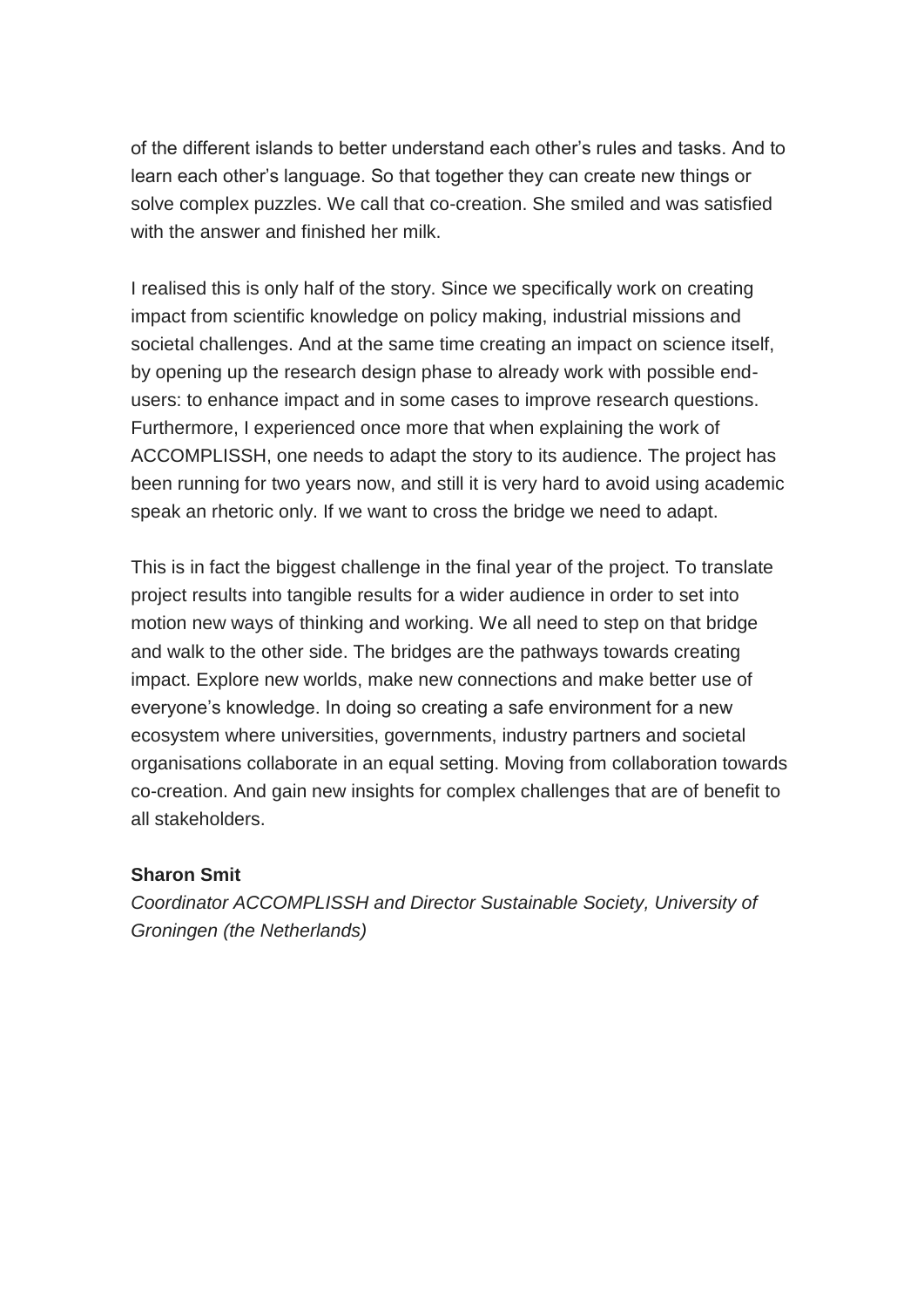

## **New video: Why co-create?**

Proud to present our latest ACCOMPLISSH video! With special thanks to the University of Tallinn, who did a wonderful job by putting together the best images and interviews. All shots were made during the last public event of ACCOMPLISSH, called ACSIS 2017, in Tallinn (Estonia).

ACCOMPLISSH asked its members and friends what benefits does co-creation give to societal organisations, academia, industry and policy-makers. Watch [here](https://www.youtube.com/watch?v=g_87si82_G0) what they had to say.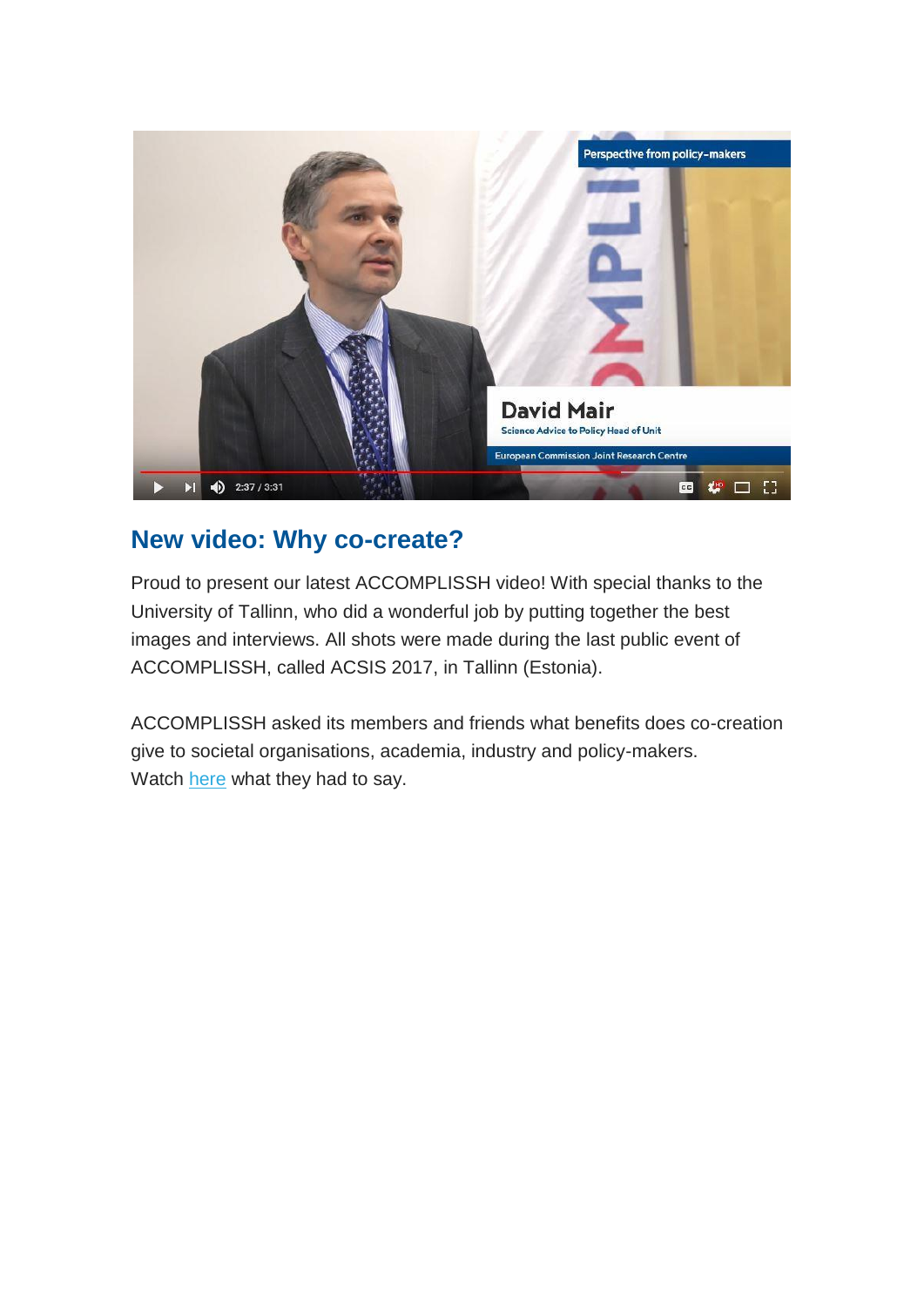

# **#SSHare your contribution**

#### **Social media campaign - Show the world the richness and importance of SSH research**

Worldwide, research budgets for the Social Sciences and the Humanities (SSH) face increasing pressure, partly because the crucial role of SSH is sometimes poorly understood. This is the reason why we want to show the world the richness and importance of SSH research.

With this in mind, the Sustainable Society institute (University of Groningen) started a social media campaign, and they still need your help. If you would like to join them, please do the following:

*Print the document at the end of this message and write on the paper what kind of contribution (your) SSH research makes to society. Then take a picture of it and share it online via social media with the hashtag #SSHare.*

By setting up this campaign, we want to make the voice of SSH heard and convince policy makers of the importance of investing in SSH research.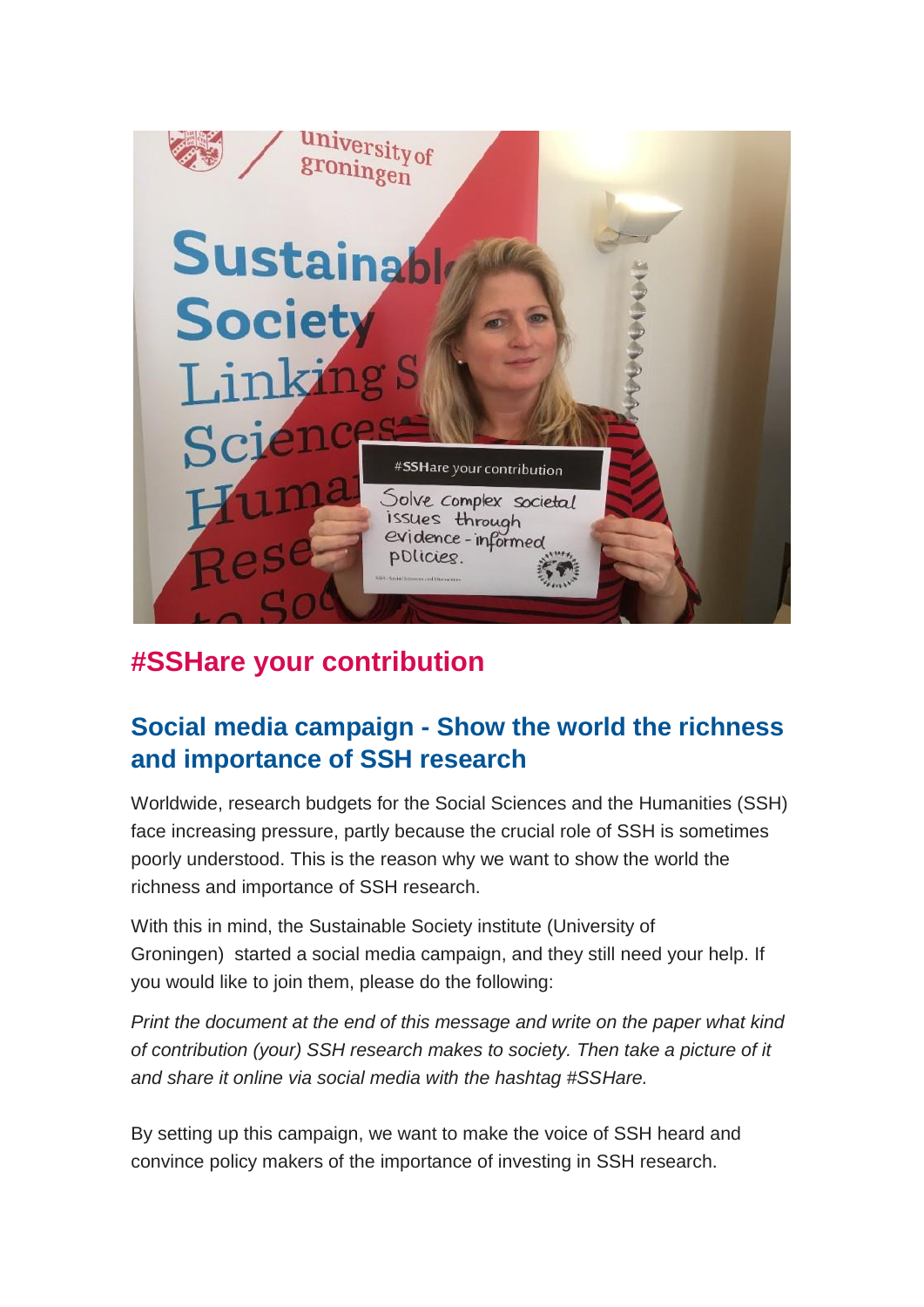Need more information about how to take part, or do you need some examples? Watch [this video](https://www.youtube.com/watch?v=dqeNwiESarc) or search online for #SSHare and get inspired!

#### Download:

- **-** [TEMPLATE DOCUMENT](https://www.rug.nl/research/sustainable-society/pdfs-docs/sshare_your_contribution.pdf) **- PDF file**
- **-** [TEMPLATE DOCUMENT](https://www.rug.nl/research/sustainable-society/pdfs-docs/sshare_your_contribution_2.docx) **- WORD file**



#### **Upcoming events - open to the public**

## **5 & 6 November 2018 ACSIS 2018 - ACCOMPLISSH Co-creation and Social Innovation Summit**

On 5 and 6 November 2018, ACSIS 2018 will take place. This event is open to the public and will be hosted by the University of Groningen, the Netherlands. More information will follow soon. Save the dates!

## **30, 31 January & 1 February 2019 ACCOMPLISSH closing conference**